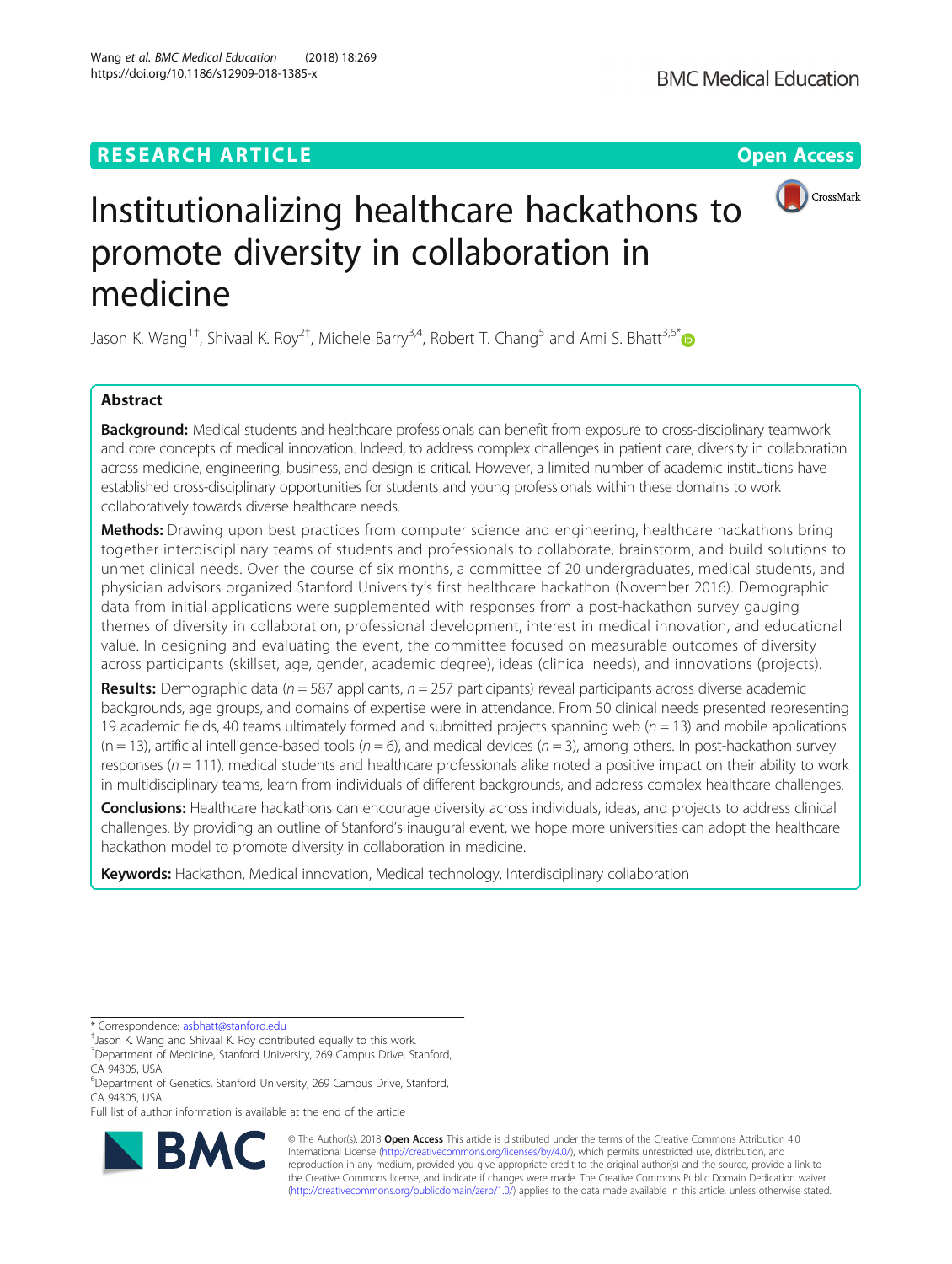# Background

To accelerate the development of new technologies that can improve patient care, diversity in collaboration across medicine, engineering, design, and business is critical [[1](#page-8-0)–[3\]](#page-8-0). Yet, there are limited formal opportunities for undergraduate, graduate, and professional school students across these domains to collaborate and engage with challenges in healthcare. Healthcare-themed hackathons have the potential to bridge this gap by promoting diversity in collaboration in healthcare among a diverse demographic of students and young professionals.

Hackathons originated from technology companies as internal events for engineers and computer scientists to collaborate, brainstorm, and build innovative solutions to challenging, company-wide problems in a concentrated period of time [[4,](#page-8-0) [5\]](#page-8-0). Since then, the hackathon model has migrated into academic institutions, shifting from company-exclusive, computer programming events to broader innovation sessions where technical aspects of engineering merge with nontechnical aspects of design and business modeling. Often, university-wide hackathons are organized as annual events for undergraduate and graduate engineering students to showcase their knowledge, gain familiarity with new technologies, and connect with faculty, laboratories, and resources on campus [[6\]](#page-8-0). In recent years, the hackathon model has extended beyond the traditional high-technology world to tackle domain-specific problems such as education accessi-bility, water pollution, and veteran support [[7](#page-8-0)]. Healthcare hackathons in particular have become widely adopted across academic institutions and life sciences companies, having first been popularized by MIT's Hacking Medicine in 2011 [\[7](#page-8-0)].

These collaborative events bring together interdisciplinary teams of students and professionals with medical, engineering, business, and design backgrounds to develop solutions for unmet clinical needs while drawing upon best practices from the technology industry [\[6](#page-8-0)]. Healthcare hackathons span 2–3 days and follow a loose timeline of events: 1)problem pitching: clinical needs are presented to participants by healthcare professionals, 2) team formation: interdisciplinary teams form around needs presented, 3) hacking: teams brainstorm concepts and develop a prototype and business model to represent their solution, and 4) presentations: teams present their ideas to judges in competition for a set of prizes. Completed projects are expected to outline a solution, such as a software, hardware, or mechanical prototype in combination with a business model.

In emerging healthcare hackathon literature, a prominent emphasis has been placed on market-driven outcomes [[7](#page-8-0)–[9](#page-8-0)]. Silver et al. proposed a framework of measurable outcomes to evaluate the efficacy of healthcare hackathons including the number of trademarks, patents, companies, and commercialized solutions formed as a direct result of the event [[8](#page-8-0)]. Likewise, Olson et al. examined the outcomes of 12 international hackathons hosted between 2012 and 2015, citing new company formation, venture funding raised, and clinical trials conducted as key success metrics [\[9](#page-8-0)]. Healthcare hackathons have the potential to accelerate medical innovation by propelling novel solutions to the market as evident from these outcomes studied thus far.

However, Silver's framework also introduced "skillset diversity," defined as representation of hackers from a variety of core disciplines and backgrounds [\[8](#page-8-0)]. Indeed, in MIT Hacking Medicine's initial introduction of the healthcare hackathon model, DePasse et al. highlight a key outcome as "a cross-pollination of ideas from diverse thinkers." [\[7\]](#page-8-0) However, diversity in collaboration has not yet been thoroughly evaluated. In this study, we investigate the healthcare hackathon model as a tool for promoting diversity among individuals, ideas, and innovations in addressing clinical challenges. We also outline the event planning process for future organizers, highlighting key design choices intended to foster diversity in collaboration.

# **Methods**

On the weekend of November 5–6, 2016, Stanford University hosted its first healthcare hackathon ("Health ++"). At the onset of planning, the committee defined the event's mission: "to foster collaboration between engineers, designers, entrepreneurs, and healthcare professionals to address unmet clinical needs." Throughout the process of curating clinical needs, participants, speakers, and sponsors, the committee sought to promote diversity among participants, ideas (clinical needs pitched), and innovations (projects produced) centered on an overarching theme of healthcare affordability in resource-limited settings.

# Planning

Six months prior to the event, a committee of 20 undergraduates, medical students, and faculty advisors from schools of engineering, business, design, and medicine began the planning process for Health++. The committee had no prior hackathon planning experience, although the two undergraduate committee heads had attended previous technology and healthcare-specific hackathons as participants. Major tasks included fundraising \$40,000 from academic and corporate sponsors, recruiting opening and closing ceremony speakers, recruiting judges for project evaluations, and event planning logistics (acquisition of venue space, food, beverages, prototyping supplies) (Additional file [1](#page-7-0): Appendix 1, event schedule). Two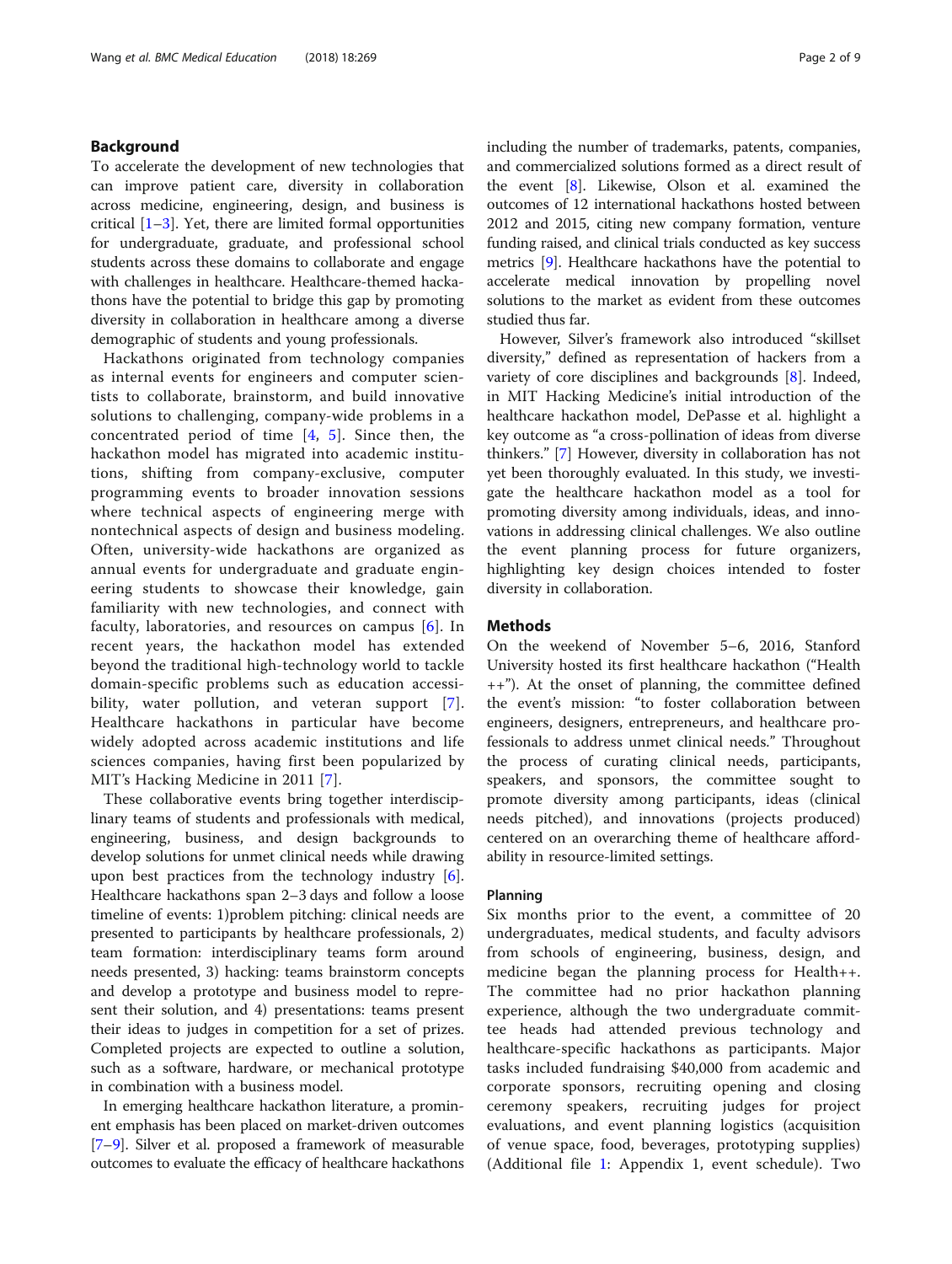months prior, the committee began advertising to participants and mentors through email and social media. To recruit diverse participants, emails were tailored towards specific domains of expertise. For clinicians, "hacking" could elicit negative connotations. As such, correspondence with clinicians thoroughly defined the goals of a healthcare hackathon and the importance of medical expertise in generating clinical needs. Correspondence with undergraduate engineers emphasized prizes, corporate sponsors, and challenging technical problems. Acceptance emails to participants and mentors were released one month prior. To achieve a 300-attendee target and to gauge attrition rates, all accepted individuals were asked to re-confirm their attendance via email one week before the event.

# Opening ceremony

On Saturday morning, participants checked-in and were given a nametag and colored sticker denoting their domain of expertise: medical, engineering, business, or design. The opening ceremony included a design thinking (a problem-solving methodology centered on the end user's needs) workshop, keynote presentation providing an overview of successful digital health initiatives, and panel discussion on challenges in healthcare innovation from perspectives of government, academia, and industry. Notably, speakers stressed that addressing clinical challenges would not be a trivial process, requiring sustained effort far beyond the weekend event.

### Problem pitching

Following the opening ceremony, clinical needs were presented in a series of rapid-fire, one-minute pitches. The time limit was strictly enforced to encourage conciseness. Potential problem pitchers submitted need descriptions electronically up to one week before the event to be screened. Needs were evaluated by the hackathon organizers with faculty input based on relevance to the hackathon's theme, feasibility given resource and time constraints [\[10\]](#page-8-0), and the pitcher's ability to actively participant in the hackathon. Departmental and corporate sponsors were allocated slots to pitch needs specific to their academic field or company. To curate problem statements from diverse clinical specialties, the committee publicized the event and engaged with clinicians in-person at departmental grand rounds.

# Team formation

Pitches were numbered to allow participants to track needs that interested them. A meet-and-greet session was hosted in which problem pitchers assigned to tables corresponding to their pitch number interacted with participants. Teams were allowed to self-assemble, with the maximum team size capped at six to ensure an even distribution of skillsets.

#### Hacking

From Saturday afternoon onwards, teams ranging from one person to six people were given time to brainstorm, design, and build. Mentors with expertise in software/ hardware engineering, design, business, and various clinical specialties were invited to hold office hours to support teams in the development of ideas, prototypes, and business models. Food and beverages were provided free of charge to participants. Sponsors were invited to establish booths in the communal working space to advertise products and recruitment opportunities.

#### Project expo

The organizers used the free online platform Devpost to catalog project submissions and facilitate judging. Presentation materials, including presentation slides, demo videos, and business plans, were due via Devpost<sup>9</sup> by 2:30 PM on the second day, concluding a 26-h 111hacking period. Upon submission to Devpost, teams self-identified sponsor-specific prizes relevant to their idea. A panel of nine grand prize judges evaluated teams based on their presentation of the problem, business feasibility, technical feasibility, solution novelty, and progress made during the hackathon (Additional file [1](#page-7-0): Appendix 2, judging criteria). Grand prize judges were selected from academic, technology, and venture capital sectors. Sponsors were invited to judge teams for department or company prizes. Each judge was assigned ten teams in a large auditorium. The organizers facilitated ten rotations of seven minutes each, providing time for a brief pitch and questions. Judges were distributed to guarantee each team be seen by two grand prize judges. The project expo was designed to allow a handful of judges to fairly evaluate a large number of project teams.

# Final presentations

The top eight teams selected by the grand prize panel of nine judges each gave a five-minute presentation to the entire audience, followed by a three-minute question-answer session. \$7500 in monetary awards were distributed, including three grand prizes and nine sponsor-specific prizes. To encourage diverse projects, prize criteria favored distinct problem categories (e.g. global health, mental health, etc.) and project modalities (e.g. emphasis on artificial intelligence, process innovation, etc.). Grand prize winners were chosen from the eight finalist teams. All teams were eligible for sponsor-specific prizes. Winners were announced during an awards ceremony,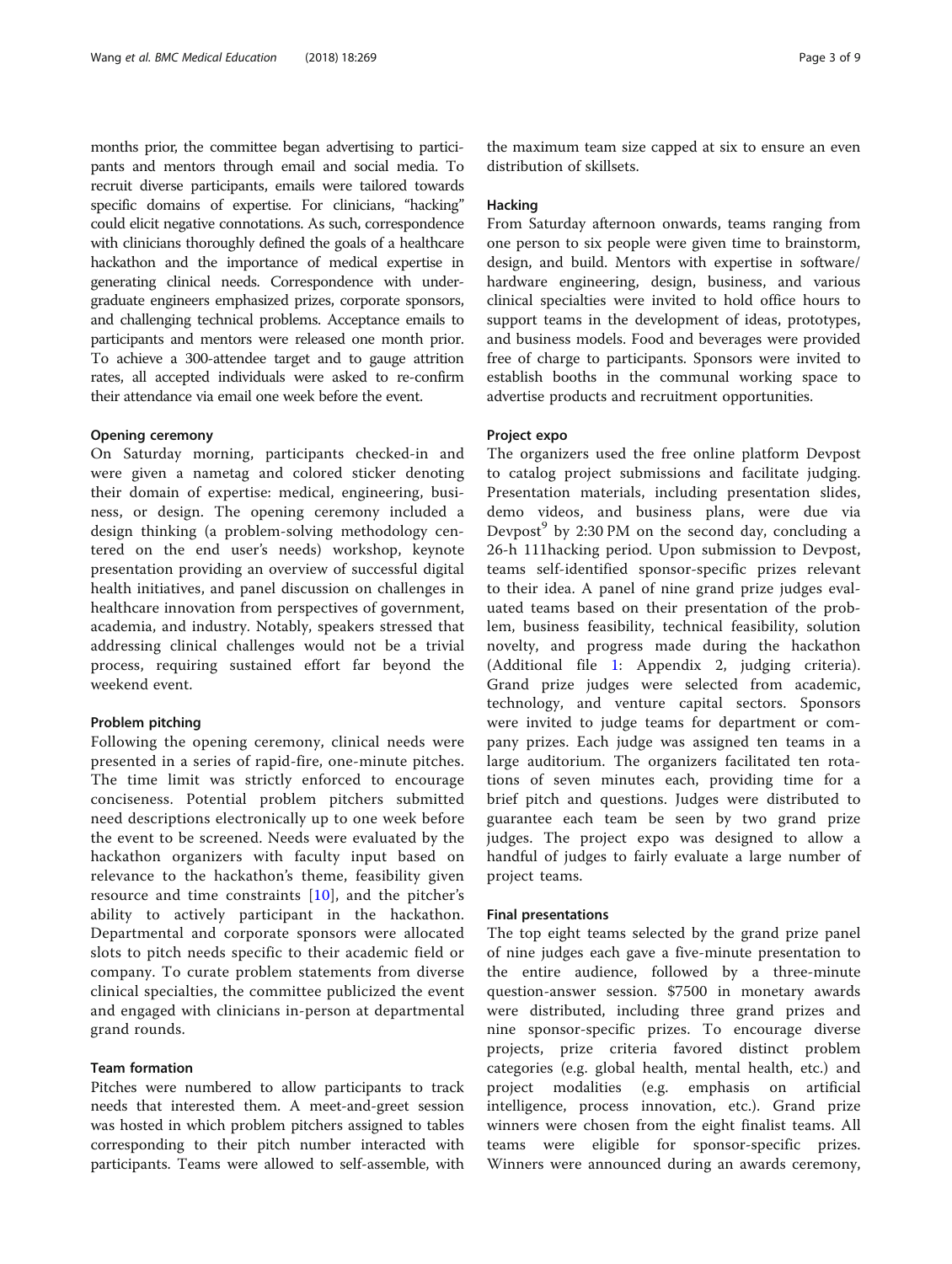<span id="page-3-0"></span>which concluded with a closing keynote discussing commercialization of a product/service in the healthcare ecosystem.

# Post-hackathon survey and analysis

A post-hackathon survey (see Additional file [1](#page-7-0): Appendix 3) was developed to gauge participants' perceptions of the educational and professional development value of Health+ +. The survey was primarily composed of Likert scale questions, asking respondents to rate the degree to which they agreed with a statement from 0 (strongly disagree) to 6 (strongly agree). Surveys were administered electronically through Qualtrics and collected up to one month post-hackathon. Requests for attendees to complete the survey were made in-person during the closing ceremony and three times via email in the month following.

Survey questions were coded into themes of educational value [\[4,](#page-8-0) [13](#page-8-0)–[15\]](#page-8-0), professional development [\[1,](#page-8-0) [2](#page-8-0)], event structure, diversity in collaboration, and interest in medical innovation by the student-faculty committee  $[1-3]$  $[1-3]$  $[1-3]$  $[1-3]$  $[1-3]$ . Summary statistics from Likert responses were computed using R version 3.3.2 (R Foundation for Statistical Computing; Vienna, Austria).

# Results

From 587 applicants, 475 individuals (80.9%) were accepted based on demonstrated interest in medical innovation, academic background, work experience, and domain of expertise. Of 412 accepted individuals who confirmed their attendance via email one week before the event, 257

participants attended (37.6% attrition rate). From 61 needs submitted, 55 were accepted and 50 were presented during the problem pitching session. During the weekend, 40 teams formed and ultimately submitted completed projects. 17 mentors were in attendance.

# **Demographics**

Demographic data was collected during the application process. The average age of applicants, accepted and confirmed individuals, and participants were 26.3, 26.7, and 25.6 years old, respectively. Notably, physicians (post-MD) in attendance were on average 34.1 years old. In Table 1, applicant, accepted and confirmed, and participant pools are stratified based on educational background and gender. Attrition rates were highest among masters and MD demographics, excluding JD students ( $n = 2$ ). Participants hailed from a diversity of age groups, domains of expertise, and educational backgrounds (Fig. [1](#page-4-0)). Four domains of expertise were defined: medical (expertise in medicine, biosciences, healthcare services), engineering (expertise in computing, hardware, robotics, artificial intelligence), design (expertise in human-centric thinking, storyboarding, graphic design), and business (expertise in business plan creation, entrepreneurship, management/administration, operations). The predominant demographic was undergraduate engineering students studying computer science, biomedical computation, electrical engineering, or mechanical engineering (Additional file [1:](#page-7-0) Appendix 7). Business and design specialists were present in the minority.

|  |  | Table 1 Applicant, Accepted and Confirmed, and Participant Pools Stratified By Educational Background and Gender |  |  |
|--|--|------------------------------------------------------------------------------------------------------------------|--|--|
|  |  |                                                                                                                  |  |  |

|                              | Applicant Pool | Accepted & Confirmed Pool | Participant Pool | Attrition Rate <sup>c</sup> |
|------------------------------|----------------|---------------------------|------------------|-----------------------------|
| Academic Degree <sup>a</sup> |                |                           |                  |                             |
| High School                  | 10 (1.7%)      | $9(2.2\%)$                | 7(2.7%)          | 22.2%                       |
| Undergraduate                | 220 (37.5%)    | 135 (32.8%)               | 91 (35.4%)       | 32.6%                       |
| Masters                      | 131 (22.3%)    | 110 (26.7%)               | 49 (19.1%)       | 55.5%                       |
| PhD                          | 93 (15.8%)     | 70 (17.0%)                | 50 (19.5%)       | 28.6%                       |
| <b>MD</b>                    | 58 (9.9%)      | 33 (8.0%)                 | 18 (7%)          | 45.5%                       |
| JD                           | $2(0.3\%)$     | $2(0.5\%)$                | $1(0.4\%)$       | 50.0%                       |
| <b>MBA</b>                   | 49 (8.4%)      | 34 (8.3%)                 | 29 (11.3%)       | 14.7%                       |
| Dual <sup>b</sup>            | 24 (4.1%)      | 19 (4.6%)                 | 12 (4.7%)        | 36.8%                       |
| Gender                       |                |                           |                  |                             |
| Male                         | 328 (55.9%)    | 320 (55.8%)               | 148 (57.6%)      | 53.8%                       |
| Female                       | 242 (41.2%)    | 171 (41.5%)               | 99 (38.5%)       | 42.1%                       |
| Non-binary                   | 17 (2.9%)      | 11(2.7%)                  | 10 (3.9%)        | 9.1%                        |
| Total                        | 587            | 412                       | 257              | 37.6%                       |

a<br>Academic degree was recorded as a student's currently enrolled academic program or a professional's highest level of education<br>Pacademic programs satesprized under dual dogree include MD/PbD, MD/MPA, JD/MPA, and MD/MPH

<sup>b</sup>Academic programs categorized under dual degree include MD/PhD, MD/MBA, JD/MBA, and MD/MPH

c The attrition rate, defined as the percentage of accepted and confirmed individuals who did not attend the hackathon, is noted for each subgroup. We received correspondence from a minority of accepted applicants ( $n = 11$ ), who upon receiving confirmation emails, stated that they could no longer attend alongside a self-reported reason. Reasons for failed attendance included sickness, unplanned busyness with coursework, familial obligations, conflicting events (e.g. research conferences), and for traveling participants, a lack of funds to support transportation and housing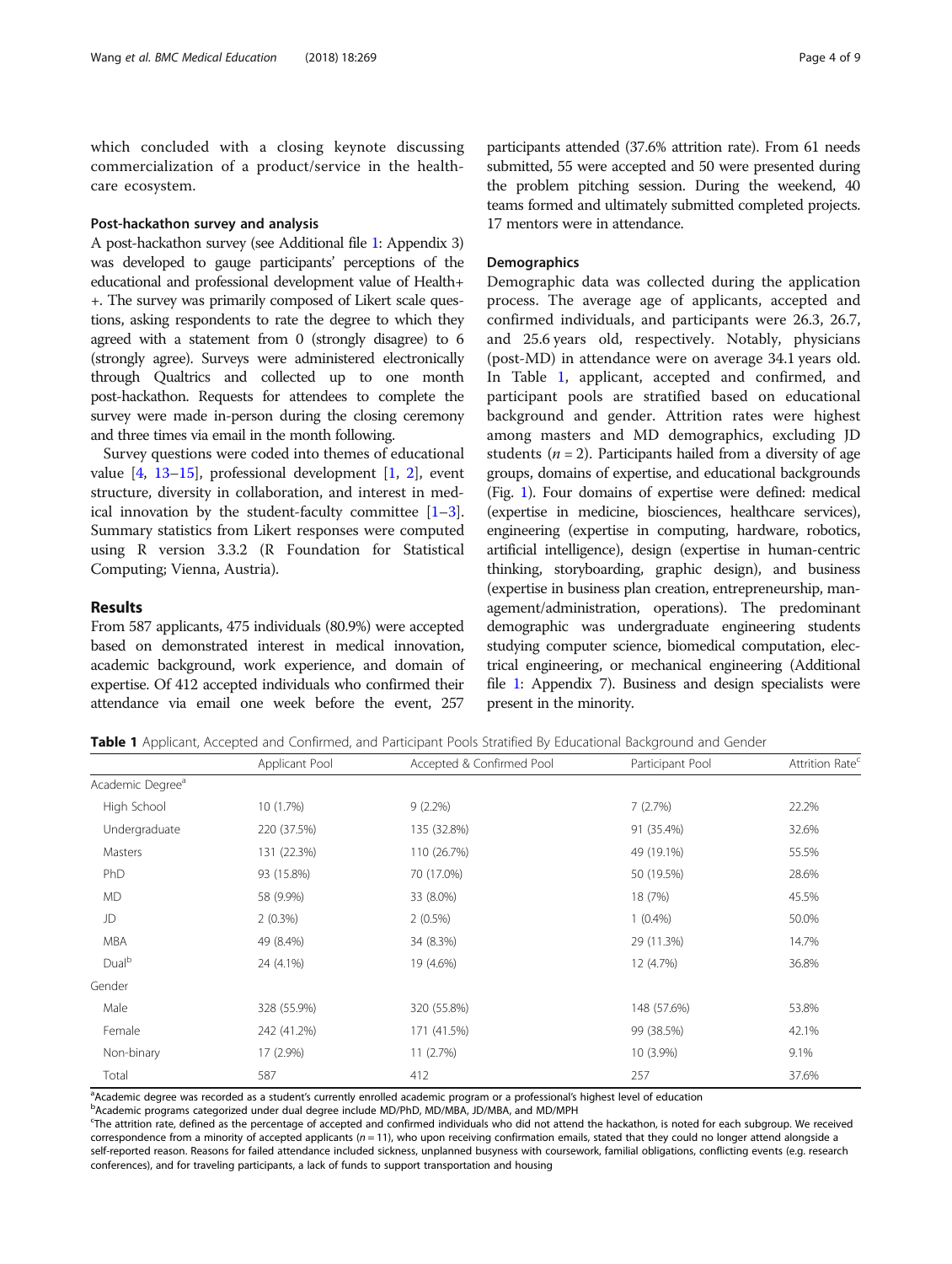<span id="page-4-0"></span>

### Clinical needs

Pitches (n-50) were presented predominantly by clinicians, residents, and medical students  $(n = 41, 82\%)$ , with minor representation from business  $(n = 6, 12\%)$ and engineering  $(n = 3, 6%)$  participants. Clinical needs spanned 19 academic fields with global health ( $n = 8$ , 16%), healthcare information technology ( $n = 6$ , 12%), chronic disease ( $n = 5$ , 10%), community health ( $n = 5$ , 10%), and mental health  $(n = 5, 10%)$  being the most represented (Additional file [1](#page-7-0): Appendix 10).

# Projects

The three grand prize-winning projects included a smartphone-based application to identify prescription labels for the visually impaired, a leg-wearable measuring gait phase to detect foot drop, and a software tool to identify lower-cost drug and health insurance options. Submitted projects spanned a diversity of author-defined categories (Fig. 1; Additional file [1](#page-7-0): Appendix 4, full project list). 39 of 40 project teams made their submission publically viewable on Health++'s Devpost (Additional File [1:](#page-7-0) Appendix 5, screenshot) [\[11\]](#page-8-0).

#### Survey results

The post-hackathon survey yielded a 42.7%  $(n = 111)$ response rate (Additional file [1:](#page-7-0) Appendix 3). The initial application did not require ethnicity; thus, ethnicity data was acquired only in the post-hackathon survey. Respondents were predominantly White ( $n = 45$ , 40.5%) and Asian ( $n = 52, 46.8$ %), with lesser representation from Black or African American ( $n = 5$ , 4.5%), Hispanic ( $n = 7, 6.3\%$ ), American Indian ( $n = 1, 0.9\%$ ), and Native Hawaiian or Pacific Islander ( $n = 1$ , 0.9%). Split by domain of expertise, the respondent pool included 24 medical (21.6%), 49 engineering (44.1%), 12 design (10.8%), and 23 business (20.7%). Split by gender, respondents included 60 males (54.1%), 50 females (45.0%), and 1 non-binary identifying individual (0.9%).Respondent age and academic background were distributed similarly to the participant pool (Additional file [1](#page-7-0): Appendix 6). The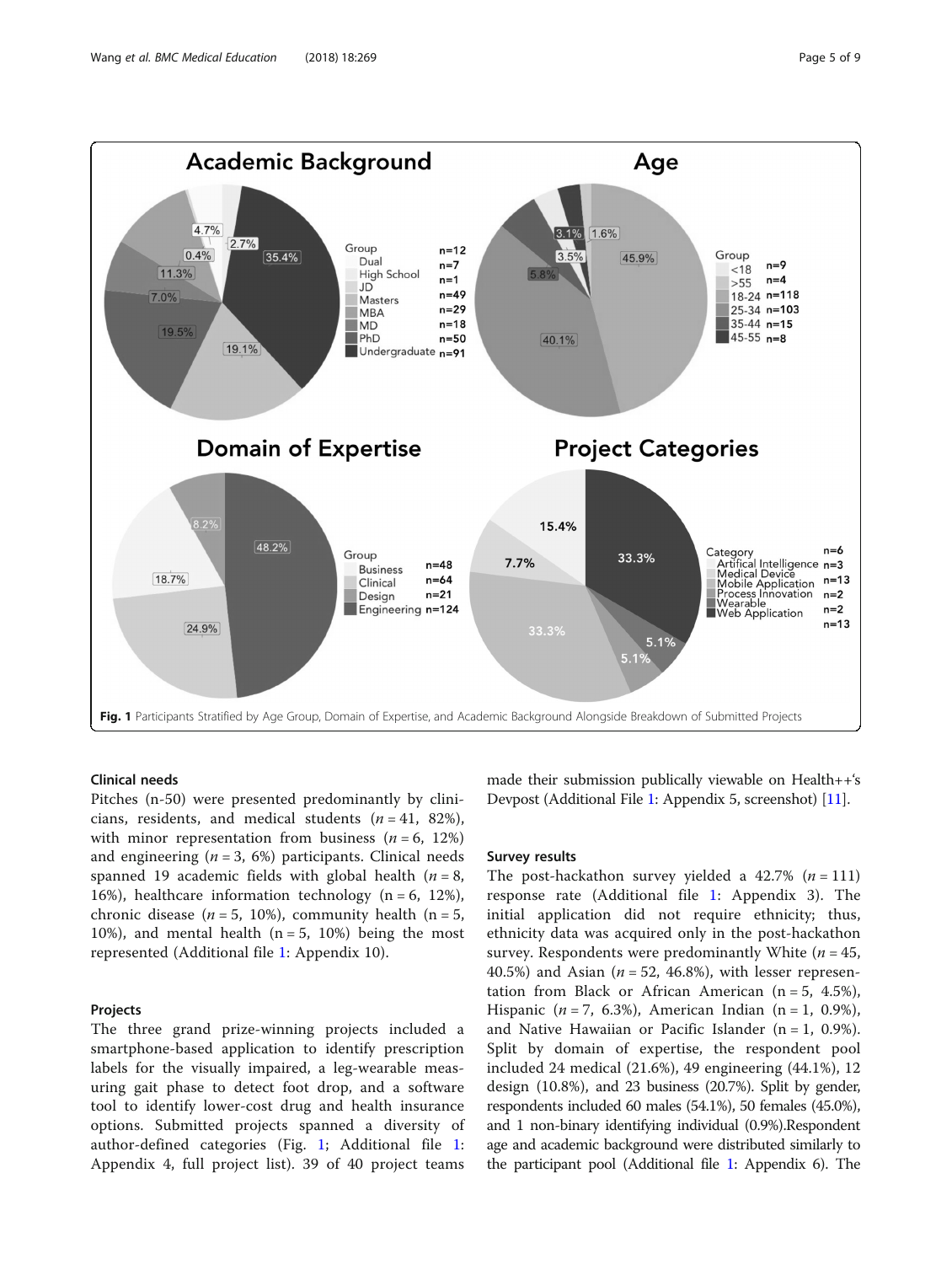<span id="page-5-0"></span>mean Likert value (MLV) for each statement presented on the post-hackathon survey is shown in Table 2. The post-hackathon survey captured responses from 39 (97.5%) of 40 hackathon teams that submitted completed projects. 34 (87.2%) of 39 teams noted representation from three or more domains of expertise.

Table 2 Mean Likert Values for Post-Hackathon Survey Statements

| Statement <sup>a</sup>                                                                                                          |                       | Mean Likert Value (MLV) <sup>b</sup> |                               |                      |                      |  |  |
|---------------------------------------------------------------------------------------------------------------------------------|-----------------------|--------------------------------------|-------------------------------|----------------------|----------------------|--|--|
|                                                                                                                                 | Medical<br>$(n = 24)$ | Engineering<br>$(n = 49)$            | <b>Business</b><br>$(n = 23)$ | Design<br>$(n = 12)$ | Total<br>$(n = 111)$ |  |  |
| Educational Value                                                                                                               |                       |                                      |                               |                      |                      |  |  |
| I learned about human-centered design                                                                                           | 4.25                  | 4.37                                 | 3.25                          | 4.44                 | 4.12                 |  |  |
| I learned about the prototyping process                                                                                         | 4.28                  | 4.40                                 | 3.30                          | 4.22                 | 4.14                 |  |  |
| I learned about the components of a business model                                                                              | 4.24                  | 3.89                                 | 3.45                          | 3.82                 | 3.88                 |  |  |
| I learned about the process of entrepreneurship                                                                                 | 4.25                  | 3.91                                 | 3.35                          | 3.70                 | 3.86                 |  |  |
| I learned about the healthcare regulatory landscape                                                                             | 3.33                  | 3.84                                 | 3.48                          | 4.50                 | 3.71                 |  |  |
| I learned about the barriers that prevent new innovations from reaching the<br>healthcare market                                | 4.12                  | 4.10                                 | 3.77                          | 4.82                 | 4.12                 |  |  |
| I learned about innovations that are at the forefront of today's healthcare industry                                            | 4.38                  | 4.40                                 | 4.27                          | 4.73                 | 4.40                 |  |  |
| I gained a deeper understanding of the problems facing the healthcare industry                                                  | 4.25                  | 4.74                                 | 4.68                          | 5.00                 | 4.64                 |  |  |
| After attending health++, I feel much more aware of the cultural context issues in<br>the design of healthcare solutions        | 4.00                  | 4.54                                 | 3.84                          | 4.33                 | 4.27                 |  |  |
| Professional Development                                                                                                        |                       |                                      |                               |                      |                      |  |  |
| The new professional connections I made were valuable                                                                           | 4.96                  | 4.58                                 | 3.90                          | 4.45                 | 4.52                 |  |  |
| For problem pitchers: communicating my need to the health++ audience was a<br>valuable experience/opportunity                   | 5.10                  | 4.80                                 | 4.36                          | 3.0                  | 4.73                 |  |  |
| Event Structure                                                                                                                 |                       |                                      |                               |                      |                      |  |  |
| Interacting with mentors was beneficial to our team                                                                             | 4.23                  | 3.95                                 | 4.31                          | 4.40                 | 4.13                 |  |  |
| The problem pitching session was valuable in identifying the problems I cared<br>most about                                     | 4.62                  | 4.76                                 | 4.05                          | 4.36                 | 4.55                 |  |  |
| Our team was able to quickly identify a specific need or pain point to work on                                                  | 4.33                  | 4.23                                 | 3.55                          | 4.18                 | 4.12                 |  |  |
| I would have made similar progress without the hackathon                                                                        | 1.19                  | 1.49                                 | 1.39                          | 2.00                 | 1.47                 |  |  |
| I feel that the weekend I spent tackling a validated need has accelerated the<br>development of solutions to improve healthcare | 4.57                  | 4.30                                 | 3.15                          | 4.22                 | 4.12                 |  |  |
| In comparison to other outlets and events, health++ is a unique opportunity to<br>learn about healthcare innovation             | 5.38                  | 5.22                                 | 4.85                          | 4.90                 | 5.15                 |  |  |
| Our team was able to challenge existing paradigms, models, and products that<br>are currently in the healthcare market          | 5.38                  | 4.74                                 | 4.68                          | 5.00                 | 4.23                 |  |  |
| I intend to continue working on my project and make substantial progress                                                        | 4.43                  | 3.91                                 | 2.67                          | 3.09                 | 3.71                 |  |  |
| Diversity in Collaboration                                                                                                      |                       |                                      |                               |                      |                      |  |  |
| It was valuable working with an interdisciplinary team of diverse backgrounds                                                   | 5.60                  | 5.38                                 | 4.95                          | 5.18                 | 5.33                 |  |  |
| Our team was able to exchange knowledge and educate each other about our<br>individual areas of expertise                       | 5.38                  | 4.74                                 | 4.68                          | 5.00                 | 4.91                 |  |  |
| After attending health++, I feel more confident in my ability to work with<br>multidisciplinary teams                           | 5.21                  | 4.88                                 | 4.35                          | 4.55                 | 4.82                 |  |  |
| Interest in Medical Innovation                                                                                                  |                       |                                      |                               |                      |                      |  |  |
| After attending health++, I feel more confident in my ability to contribute to<br>solving healthcare challenges                 | 4.83                  | 4.78                                 | 4.18                          | 4.08                 | 4.59                 |  |  |
| After attending health++, I feel more inspired to work on problems in<br>healthcare innovation                                  | 5.08                  | 4.82                                 | 4.59                          | 4.83                 | 4.83                 |  |  |
| I would like to attend more healthcare hackathons like Health++                                                                 | 5.71                  | 5.52                                 | 5.14                          | 5.58                 | 5.50                 |  |  |

<sup>a</sup>Statements were designed to gauge participant perception of the educational and professional development value of the healthcare hackathon. Statements also addressed the overall structure and quality of the event and its impact on participant perception of interdisciplinary collaboration and medical innovation<br><sup>b</sup>Scores on the Likert scale ranged from 0 to 6 (0 = strongly dis agree, 6 = strongly agree)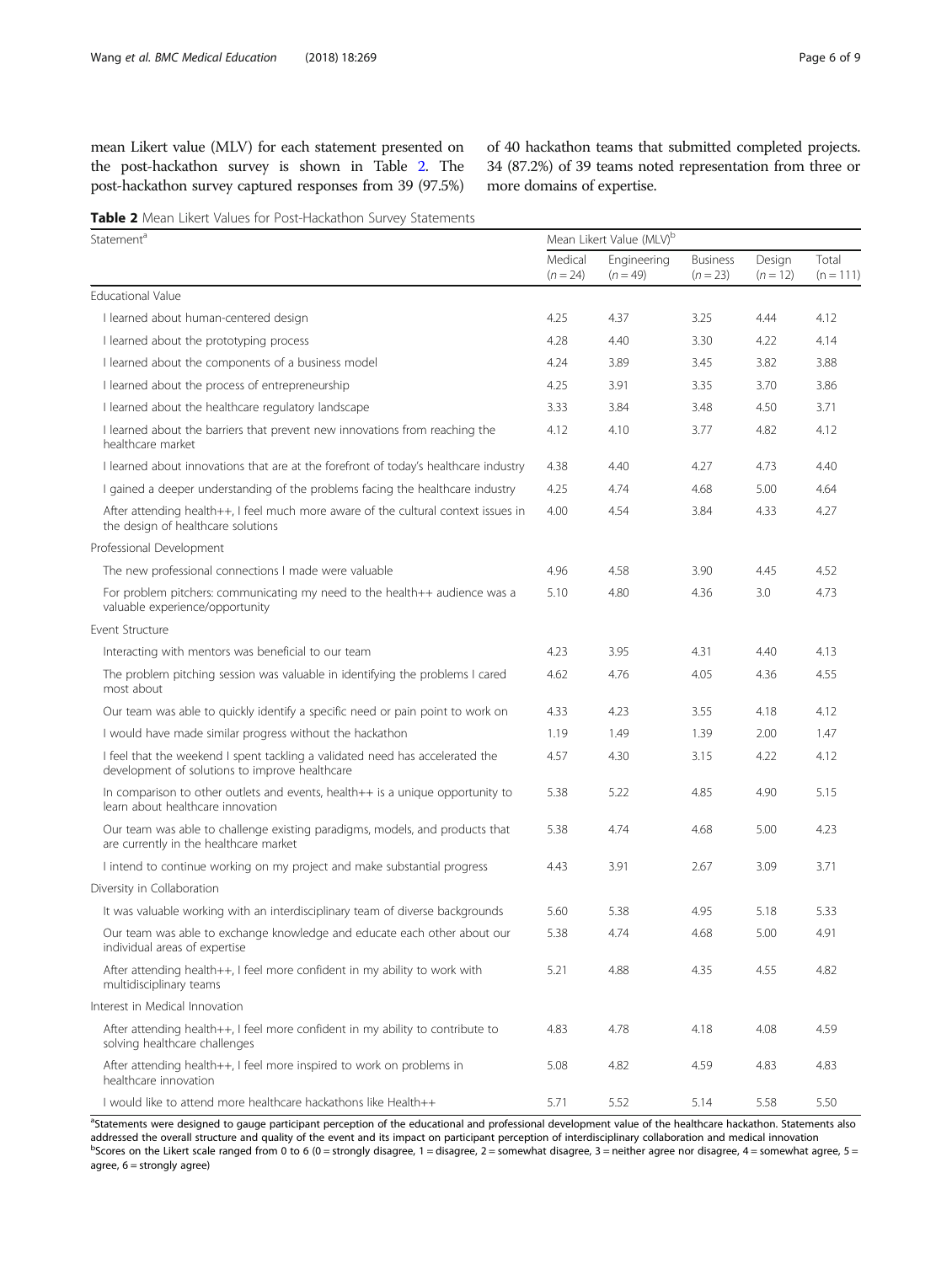Survey respondents agreed most strongly on average with statements gauging diversity in collaboration (average category  $MLV = 5.02$ ) and interest in medical innovation (average category MLV = 4.97). In particular, respondents scored the value of working in interdisciplinary teams (MLV = 5.33) and their interest in attending future health hackathons (MLV = 5.50) highest. Respondents also agreed strongly with the uniqueness of Health+ + in exposing participants to healthcare innovation (MLV = 5.15). Medical domain respondents, comprised of medical students, residents, and healthcare professionals, showed the highest domain-specific MLV across interdisciplinary collaboration (average category MLV = 5.40), professional development (average category MLV = 5.03), and interest in medical innovation (average category MLV = 5.21).

MLVs corresponding to statements under the educational value category ranged from 3.71 to 4.64 (average category  $MLV = 4.13$ ). In agreement with the statement "our team was able to exchange knowledge and educate each other about [our] individual areas of expertise," which sought to gauge cross-disciplinary learning, respondents assigned a MLV of 4.91 with medical respondents assigning a domain-specific MLV of 5.38.

# **Discussion**

Health++ brought together a diverse group of participants with wide-ranging academic backgrounds, age groups, and domains of expertise (Fig. [1](#page-4-0)). Alongside diverse participation, the event saw similarly diverse clinical needs pitched (Additional file [1](#page-7-0): Appendix 10) and projects produced (Fig. [1\)](#page-4-0). Furthermore, survey results show promise that healthcare hackathons can positively impact participant interest in medical innovation and diversity in collaboration, particularly among members of the medical community (Table [2\)](#page-5-0).

Several takeaways can provide value to future healthcare hackathons organizers in promoting diversity across participants, clinical needs, and projects. At Health++, 34 of 37 (87.2%) teams noted representation from three or more domains of expertise, a marked improvement over the same metric (60%) recorded in a longitudinal study evaluating 12 hackathons hosted between 2012 and 2015 [[8](#page-8-0)]. To encourage an even distribution of expertise across project teams, restricting team size to approximately six individuals is suggested. In terms of gender, Health++ favored males (53.8%), although less so than previous events where males comprised between 58 and 75% of recorded participants [[8,](#page-8-0) [9\]](#page-8-0). To promote gender diversity, invited speakers, judges, and mentors highlighted on the event website and marketing materials should be gender balanced. During early stages of medical innovation, human-centered design and business expertise are as critical as medical expertise [\[1](#page-8-0), [2](#page-8-0)]. Thus, organizers should aim for a balanced distribution

of participants and mentors across all four domains of expertise. To strengthen attendance from design and business domains, health hackathon organizers are encouraged to include design and MBA students in the organizing committee, and use targeted publicity tailored towards specific domains of expertise. Using these methods, relative to the surrounding community represented by Stanford's enrollment demographics (44.8% engineering, 9.6% medical, 9.1% business) [\[12](#page-8-0)], the committee was able to obtain substantial medical and business domain representation (48.2% engineering, 24.9% medical, 18.7% business). In Fig. [1](#page-4-0), we observe that only 27 of 257 (10.5%) participants were ages 35 or older, with the average age of post-MD participants at 34.1. This raises the concern that physicians in attendance may be predominantly early-career, a trend also observed in previous healthcare hackathons [\[8](#page-8-0), [9](#page-8-0)]. To boost attendance from more established physicians, we suggest publicizing through departmental grand rounds and sending personalized emails that highlight less time-intensive opportunities such as problem pitching, mentoring, and part in-person, part remote participation. In accepting applicants, organizers should also account for variable attrition rates to achieve a desired participant pool (Table [1\)](#page-3-0). Many teams discontinue their projects post-hackathon. In fact, survey respondents were indifferent  $(MLV = 3.71)$  to the idea of continuing work on their hackathon projects (Table [2](#page-5-0)). As such, many projects with potential for commercialization are neglected; to encourage post-hackathon development, monetary prizes and investor networking opportunities can be provided to teams that demonstrate substantial progress 3–6 months post-event. Finally, as the problem pitching session largely determines the projects created, organizers should establish a formal vetting process for submitted needs that incorporates faculty review and well-defined evaluation criteria (see Additional file [1:](#page-7-0) Appendix 8 for suggested criteria). To promote creativity when brainstorming solutions, needs presented should be solution-agnostic [\[1,](#page-8-0) [2](#page-8-0)]. Future organizers are encouraged to publicize their event at departmental grand rounds to solicit needs from diverse clinical specialties.

Silver et al. defined a key goal of healthcare hackathons as providing educational value [\[8](#page-8-0)], an outcome evaluated in a number of small-scale, qualitative studies [\[13,](#page-8-0) [14](#page-8-0)]. Indeed, when participants were prompted for motivating reasons they chose to attend Health++, the most frequently cited response ( $n = 94/111$ , 84.7%) was to "[build] skills and [learn] new things." Although lecture-based education was not an explicit focus beyond opening ceremony speakers and workshops, we see evidence of cross-disciplinary learning among teams (MLV = 4.91, medical-domain specific MLV = 5.38). Regarding core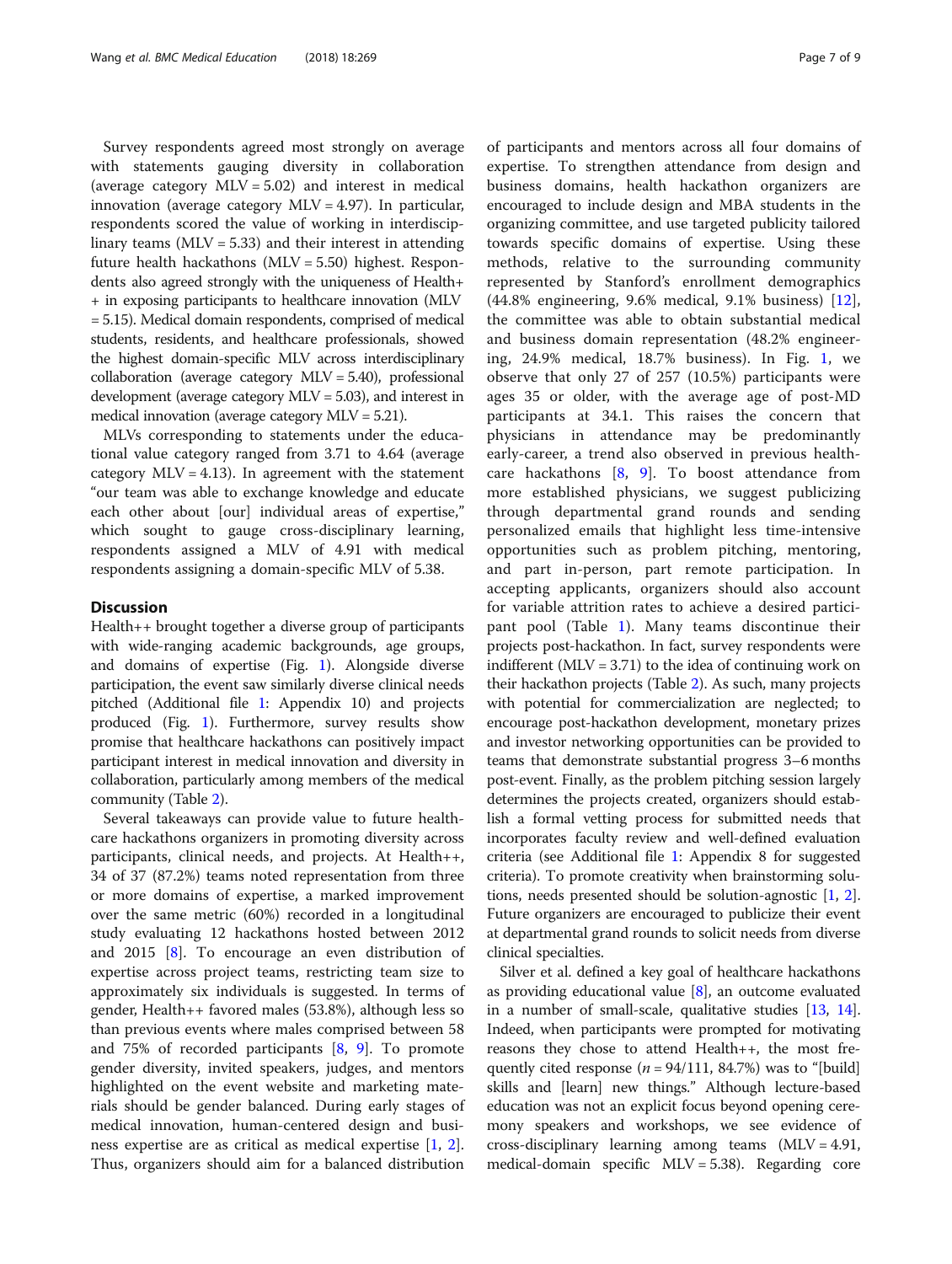<span id="page-7-0"></span>topics of medical innovation (human-centered design, prototyping, business model development, entrepreneurship, healthcare regulation, etc.), respondents did not feel that the event provided explicit educational value as corresponding MLVs hovering around "somewhat agree" (3.71–4.64). As participants come from a diversity of backgrounds, teaching a common framework of knowledge for medical innovation through a pre-hackathon course or workshop series could improve project quality and provide more concrete educational value to supplement the cross-disciplinary, project-based learning inherent to hackathons. Indeed, healthcare hackathons are not a substitution for comprehensive innovation programs such as Stanford University's Biodesign Innovation Fellowship [[1](#page-8-0), [2](#page-8-0)] or formal courses in medical innovation. Instead, they provide a concentrated period of time (e.g. a weekend) for medical students and healthcare professionals to gain preliminary exposure to multidisciplinary teamwork and the medical innovation process.

The study has several key limitations. The usage of both a pre- and post-hackathon survey would provide a more robust understanding of how participants' perceptions of medical innovation and interdisciplinary collaboration change as a result of attending healthcare hackathons, and enable the assessment of how such events can increase understanding of core academic topics in medical innovation [[3\]](#page-8-0). Furthermore, the sample size is limited geographically; the majority of participants were students, trainees, staff, or faculty at institutions in Northern California such as UC Berkeley, UCSF, or Stanford (Additional file 1: Appendix 9). Replicating the same survey study at university-based healthcare hackathons across different geographic settings can provide further insight into the value of such events for promoting interdisciplinary education. Lastly, the study evaluates participant perceptions exhibited in the immediate days following the hackathon. Administering a 3- or 6-month post-hackathon assessment can better gauge the long-term impact of healthcare hackathons on aspects including career trajectory.

While prior healthcare hackathons were largely facultyor institution-driven  $[8, 9, 13, 14]$  $[8, 9, 13, 14]$  $[8, 9, 13, 14]$  $[8, 9, 13, 14]$  $[8, 9, 13, 14]$  $[8, 9, 13, 14]$  $[8, 9, 13, 14]$  $[8, 9, 13, 14]$ , Health++ was predominantly student-run. Nonetheless, faculty endorsement and funding from university departments were critical in building the event's reputation among industry sponsors and potential participants during the early stages of planning. Institutionalizing healthcare hackathons by supporting student organizers with consistent (e.g. annual) departmental funding and faculty support can be a worthwhile investment [\[16](#page-8-0), [17\]](#page-8-0). By providing an outlet for medical students and healthcare professionals to engage in multidisciplinary teamwork and members of the engineering, business, and design communities to direct their talents towards unmet clinical needs, healthcare hackathons can

foster a much-needed culture of diversity in collaboration in medicine.

# Conclusions

Healthcare hackathons can promote diversity across people, ideas, and projects to address clinical challenges, and positively impact participants' perceptions of working in multidisciplinary teams, learning from individuals of different backgrounds, and addressing complex healthcare challenges. By providing an outline of Stanford's inaugural event, we hope more universities can adopt the healthcare hackathon model to encourage diversity in collaboration in medicine.

# Additional file

[Additional file 1:](https://doi.org/10.1186/s12909-018-1385-x) Supplemental Tables, Figures, Questionnaires, and Itineraries 1–10. Additional items highlighting key concepts of planning and evaluating the hackathon event. (DOCX 910 kb)

#### Abbreviation

MLV: mean Likert value

#### Acknowledgements

The authors thank Marta Zanchi (Stanford Byers Center for Biodesign) and Dr. Oliver Aalami (Department of Surgery, Stanford University) for serving on the faculty advisory board for the inaugural year of Health++.

#### Ethical approval and consent to participate

The survey was deemed to be a quality assurance tool. Results were collected in an anonymized fashion and were deemed to constitute minimal risk to participants. The study received a "not human subjects" determination and thus was exempt from review per the Stanford Institutional Review Board. Upon submitting their demographic data and survey responses, applicants and participants, respectively, signed an electronic statement and gave written consent to their data being used for research and marketing purposes.

#### Funding

Funding for the 2016 hackathon was provided by the Stanford University departments of Surgery, Pathology, Medicine, and Computer Science, Stanford Center for Innovation in Global Health, Stanford Biomedical Data Science initiative, Stanford Healthcare's Clinical and Business Analytics division, Stanford Institute for Innovation in Developing Economies, Treehacks (Stanford's intercollegiate hackathon student group), Texas Medical Center Biodesign, Global Oncology, Medable, Redox, IBM Watson, and General Electric Healthcare. The funding body provided the financial support necessary to host the hackathon event, but was not involved in the design of the study, collection, analysis, and interpretation of data, or manuscript writing.

#### Availability of data and materials

Not applicable.

# Authors' contributions

JKW and SKR led the committee to organize Health++, under the supervision of MB, RTC, and ASB. The study design and post-event survey were conceived by ASB, JKW, and SKR. JKW and SKR drafted the manuscript, with input from all co-authors. All authors listed on the manuscript have read and approve of the contents of this paper.

#### Consent for publication

Not applicable.

#### Competing interests

The authors declare that they have no competing interests.